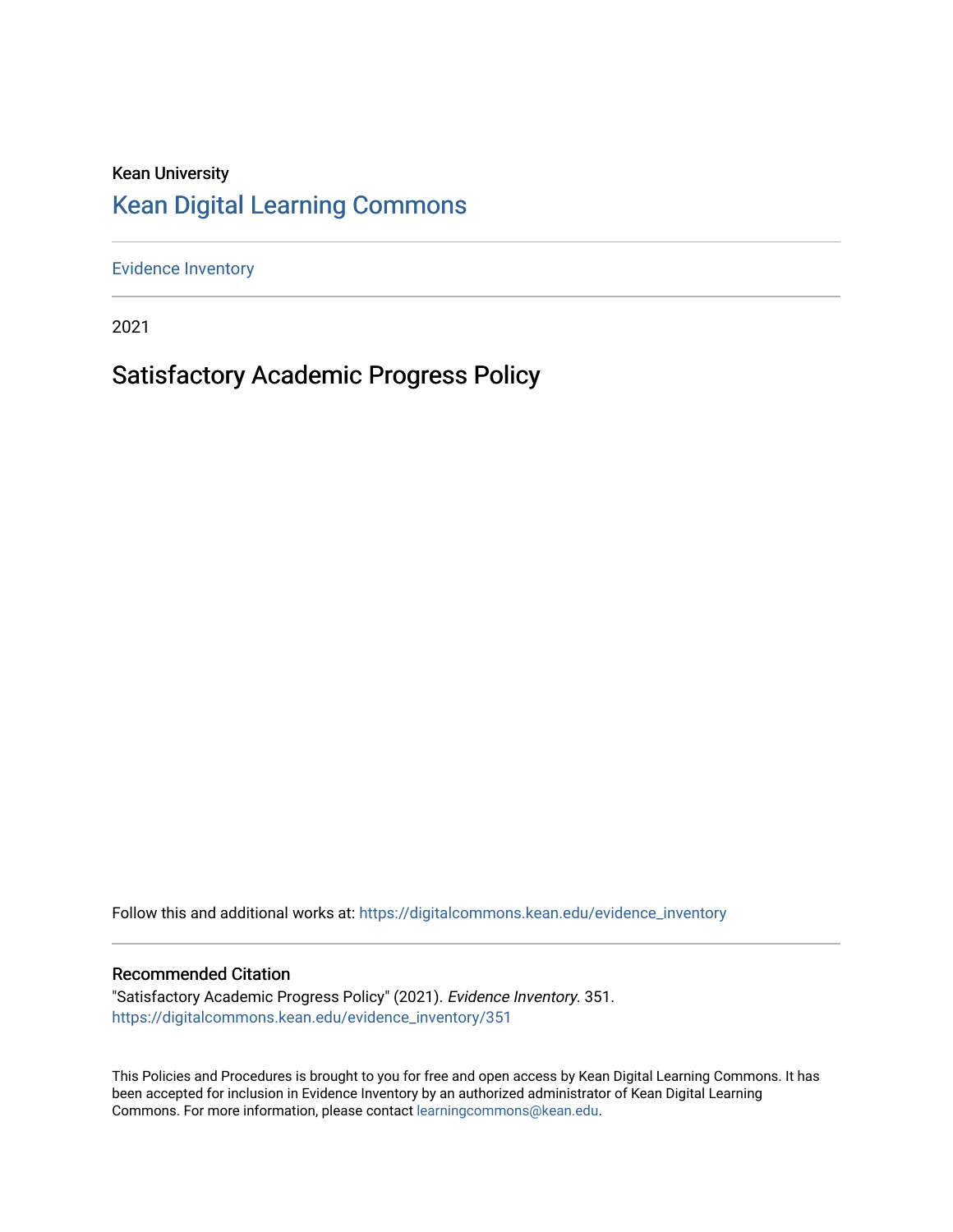#### Satisfactory Academic Progress Policy

#### Abstract

Satisfactory Academic Progress Policy

#### Keywords

Satisfactory Academic Progress Policy, Satisfactory Academic Progress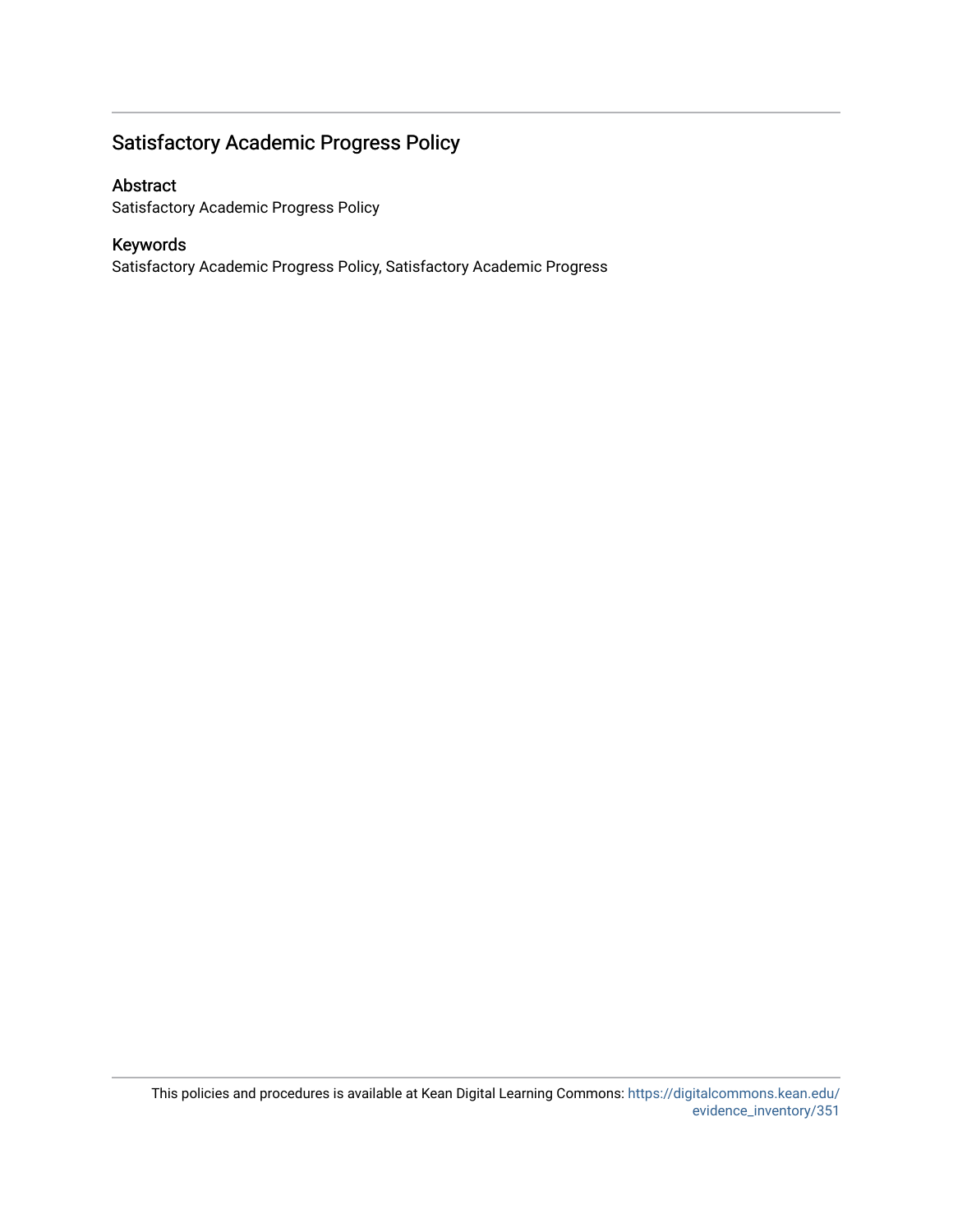## Return to Campus

A mask mandate is currently in place on campus. Learn more about the [University's](https://www.kean.edu/welcome-fall-2021-semester) health and safety protocols to help protect the campus community from COVID-19 and reduce the spread of the virus.

#### [Home](https://www.kean.edu/) • [Offices](https://www.kean.edu/offices) A Z • Financial Aid & [Scholarship](https://www.kean.edu/offices/financial-aid) Services

# Satisfactory Academic Progress **Policy**

The KU Academic Progress Policy conforms to federal regulations (Sections 668.16(e), 668.32(f) and 668.34) and state regulations that govern financial aid programs and require all financial aid recipients to (1) be in good academic standing and to (2) be making academic progression (pace) toward a degree in a reasonable amount of time before the financial aid office disburses any federal funds for the subsequent semester. Satisfactory Academic Progress will be monitored at the end of each fall, spring and summer semesters. Students MUST meet both components of Satisfactory Academic Progress (SAP) as follows:

#### **Good Academic Standing (Qualitative Component)**

The student must earn a **minimum cumulative grade point average** that meets the requirements for continuing enrollment and graduation as defined by the college.

(EEO students: please refer to program guidelines)

- Undergraduate Students: 2.0 GPA
- Graduate Students: 3.0 GPA

#### **Academic Progression (Quantitative Component)**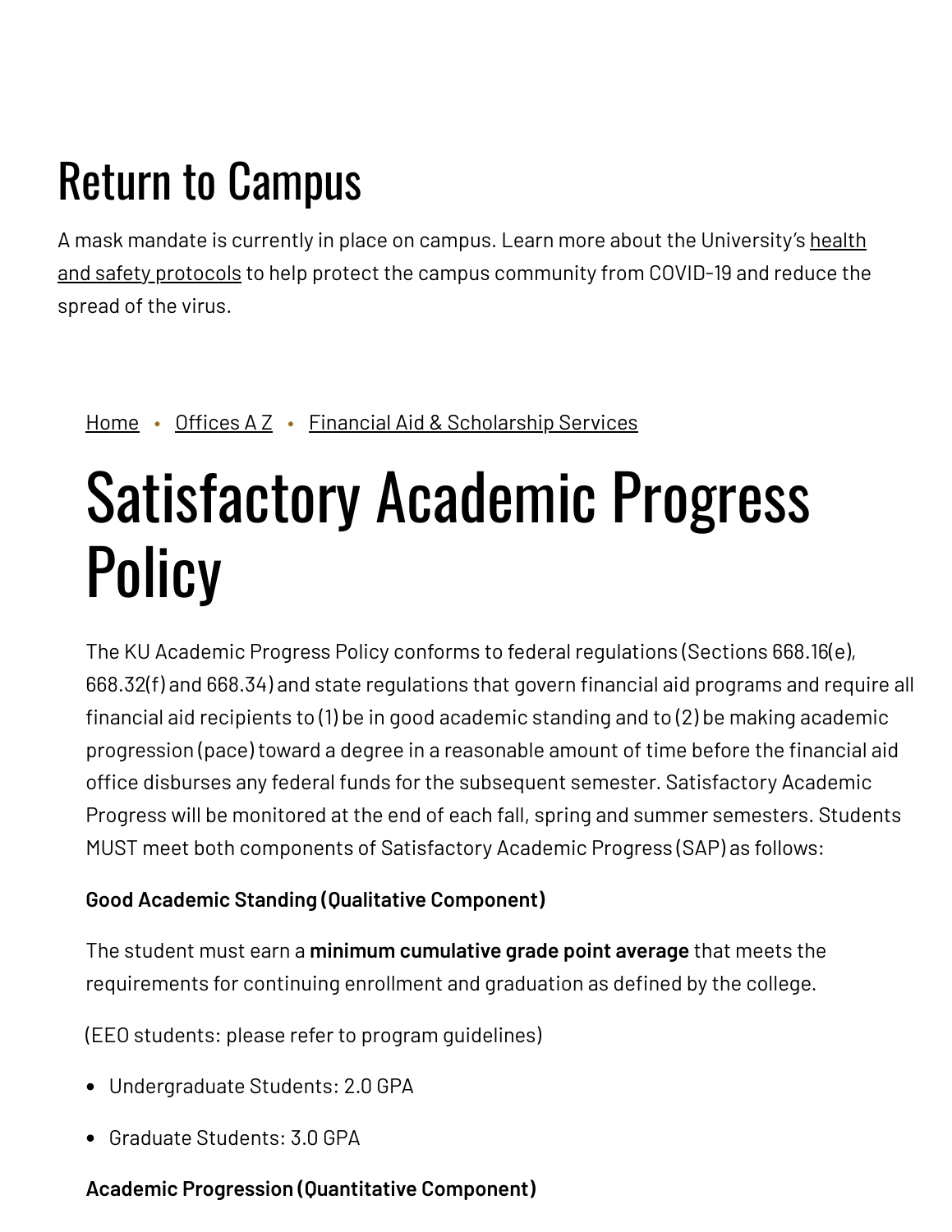#### **Pace of Completion**

Students are evaluated on *pace of completion*, meaning students must complete 66.67 percent of the credit hours in which they are enrolled beyond the last day of add/drop. The formula used to determine the pace of completion consists of taking the credit hours completed and dividing that number by the credit hours attempted. This number must be equal to or exceed 66.67 percent. Advance standing hours (e.g., transfer and AP) that are accepted for credit are counted in both the hours attempted and hours completed. Incompletes and withdrawals are attempted but not completed credit hours and will decrease a student's pace of completion. Redemption and duplicate credits are counted as completed credit hours only once and will also decrease a student's pace of completion.

#### **Maximum Time Frame**

Students must complete their degree in 150 percent of the time frame published in the *University Catalog* if it is an undergraduate program, or within the maximum timeframe established by the university if it is a graduate program. The maximum time frame for an undergraduate degree is measured by the average number of credit hours required to complete a degree multiplied by 150 percent. This is the maximum number of credit hours a student can attempt and maintain satisfactory academic progress. Advance standing hours applied toward the student's degree program (e.g., transfer and AP) count in the maximum time frame.

Example: credits needed to fulfill degree requirements = 120

 $120 \times 150\% = 180$ 

Maximum credit hours attempted for satisfactory progress = 180

Students may continue to receive financial aid if their total attempted credit hours do not exceed 150 percent of the credits needed to complete their program of study. In the example provided above, the program of study requires 120 credits for completion; a student may attempt 180 credits.

Students who are aware of learning or other disabilities should immediately contact the Office of Counseling and Disability Services so that appropriate accommodations can be made. Students with documented disabilities and functional limitations are still held to the same academic expectations as other students. If the student has self-identified with the Office of Counseling and Disability Services and is receiving appropriate accommodations,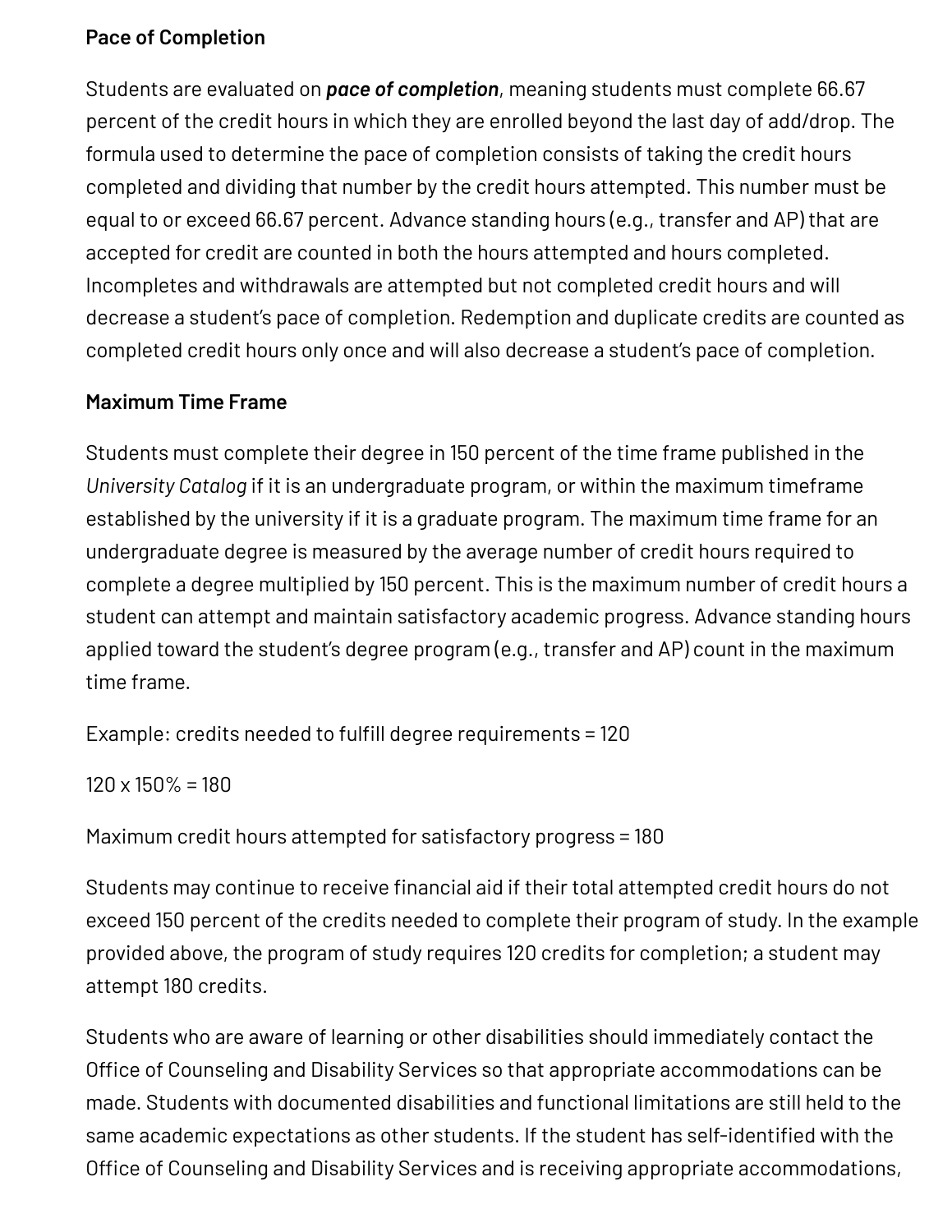the student should be able to maintain satisfactory academic progress for financial aid purposes.

#### **Treatment of Specific Courses**

**Developmental** and supplemental university instruction courses are used to establish eligibility for financial aid based on full-time or part-time enrollment only. Credits are assigned to developmental and supplemental courses, but these credits do not count toward degree requirements *or Satisfactory Academic Progress*.

Students may receive financial aid for a maximum of 30 semester hours of developmental and supplemental courses as long as the courses are required as a result of placement testing, the student is in an eligible program of study and SAP requirements continue to be met.

When counting developmental credits for SAP, if a student received a "U" (unsatisfactory) grade, the credits count as attempted but not earned. However, in the Registrar's system the "U" grade is not counted as attempted or earned.

**English as a Second Language (ESL) courses** are not counted toward a student's qualitative (gpa) and pace progression standards for SAP. ESL credits are unlimited in number as long as they are taken as part of an eligible program, and SAP requirements continue to be met.

**Incomplete courses** will count toward the calculation of credit hours attempted. Once incomplete courses are completed and a passing grade is received, the credits will then be applied to the student's completion rate.

**Pass/Fail courses** will count toward the calculation of credit hours attempted. However, they are not counted toward a student's qualitative (gpa) calculation.

**Repeated courses** are taken to improve a student's grade point average, and the course counts only once toward degree requirements. Consequently, when a student repeats a course(s), this will count toward time enrolled without a corresponding incremental increase in credit accumulation. SAP counts repeat credits as attempted but not earned; however, the Registrar's system does not count repeated grades as attempted or earned.

**Transfer credits** are counted as attempted credits and are used to determine credits earned in the program of study.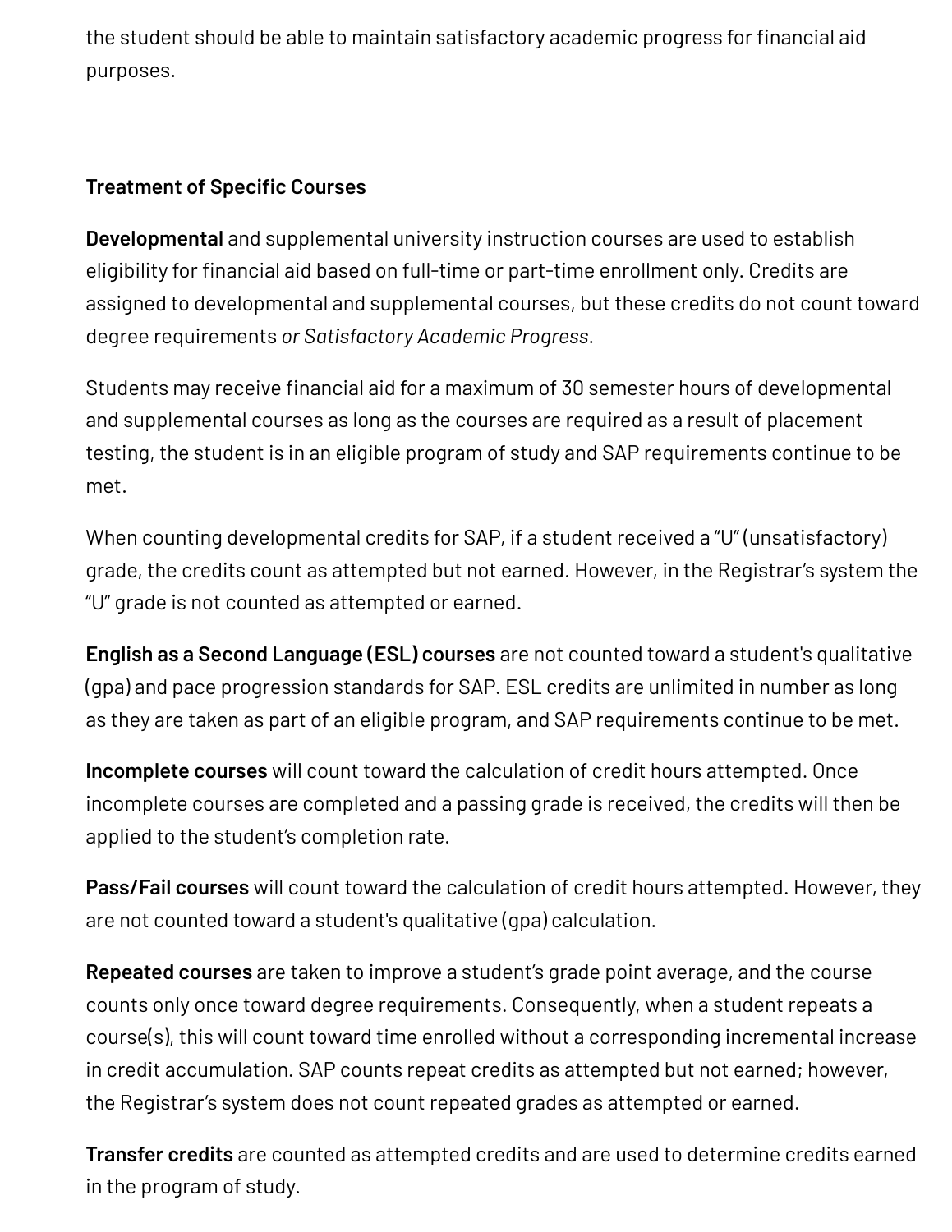**Withdrawal grades** (W) are counted as attempted credit(s), but not earned, in determining SAP.

#### **Procedures**

Each aid recipient's record will be evaluated at the end of each semester to determine if the student is meeting the standards described above. If the student has reached the maximum number of credits without earning a degree, the student must be excluded from further participation in federal financial aid programs. In addition, if an undergraduate student has reached or exceeded 150 percent in total attempted credit hours for his or her degree program without earning a degree, the student must be excluded from further participation in federal financial aid programs. Graduate student calculations do not utilize 150%; rather, they are calculated by each individual academic program requirements.

Federal regulations require that these standards apply to all students, even to first-time aid applicants who have previously enrolled at Kean, or to those who have not been formally placed on probation.

Students deemed not to be making Satisfactory Academic Progress will be notified by Kean email and may file an appeal with the Office of Financial Aid. Students receiving a "Warning" status email need not file an appeal as no action is necessary on their part. A standing University committee will review the appeal and make a decision. The decision is final. Students will also be notified by Kean email as to the outcome of their SAP appeal. Students who have questions about Satisfactory Academic Progress may send an email to [sapquest@kean.edu.](mailto:sapquest@kean.edu)

#### **Appeal Process**

Students have the right to appeal a decision of ineligibility to continue to receive financial assistance. Appeals must be filed prior to the published deadline in order to be considered. The form that must be used to file your appeal can be found [here.](https://www.kean.edu/offices/financial-aid/financial-aid-forms) The appeal may NOT be based upon need for the assistance OR lack of knowledge that the assistance was in jeopardy. An appeal must be based upon some *extenuating* circumstance that prevented a student from passing most of his or her courses, or which necessitated withdrawing from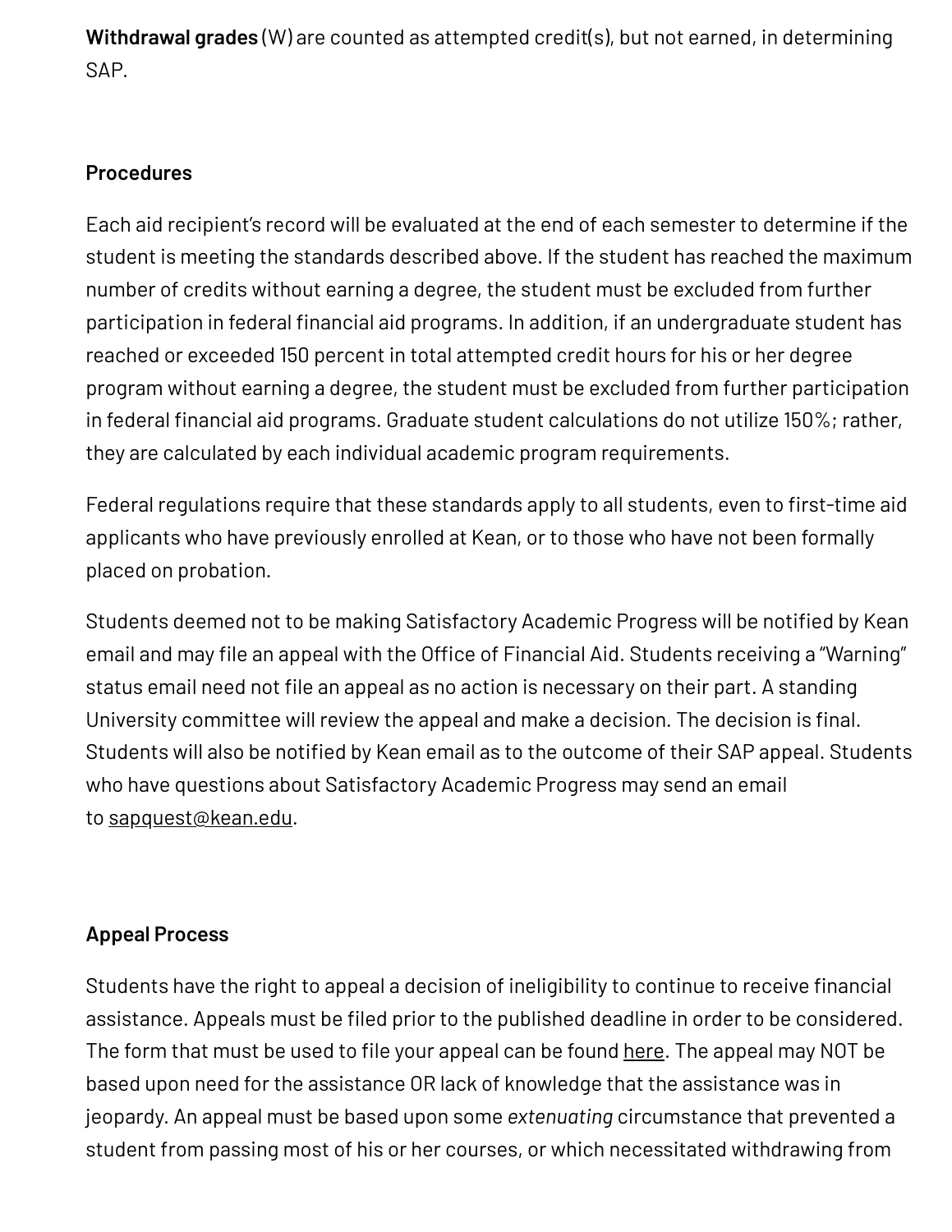classes. The situation/condition must have taken place within the semester(s) the student did not meet satisfactory academic progress. Examples of possible situations include documented serious illness, severe injury or death of a family member.

#### **Exceeding Maximum Program Credits and Maximum Time Frame Appeals Process**

Appeals for exceeding maximum program credits and/or the maximum time frame requirement must be submitted in writing using the Exceeding Maximum Program Credits Appeal Form, based on the conditions stated above. This appeal must include the following:

- A typed statement from the student explaining his or her program circumstances (i.e., program of studies he or she has pursued/completed, change in major, prerequisite courses or pursuing second degree) as well as include the courses needed to complete the program
- Degree Audit/Program evaluation indicating courses remaining by semester needed to complete the program

**NOTE:** Undergraduate students can obtain a "degree audit/program evaluation" via Kean Wise. Graduate students can obtain a degree audit/program evaluation from the Office of Graduate Student Services.

The Financial Aid Office will notify the student of the appeal decision. Students whose appeals are approved will remain eligible for financial aid; however, some restrictions may apply.

#### **Status Definitions**

#### **Financial Aid "Warning"**

If this is the first documented time that the student has experienced academic difficulty, the student will receive a financial aid "warning" email. Students will be eligible to receive federal aid during this semester. These students will be notified that their SAP will be reviewed again at the end of the semester and that further action may be taken if there is not significant improvement during the current semester. Students are only allowed one "warning" status per academic year.

#### **Appeal (Approved) with "Academic Plan" Conditions**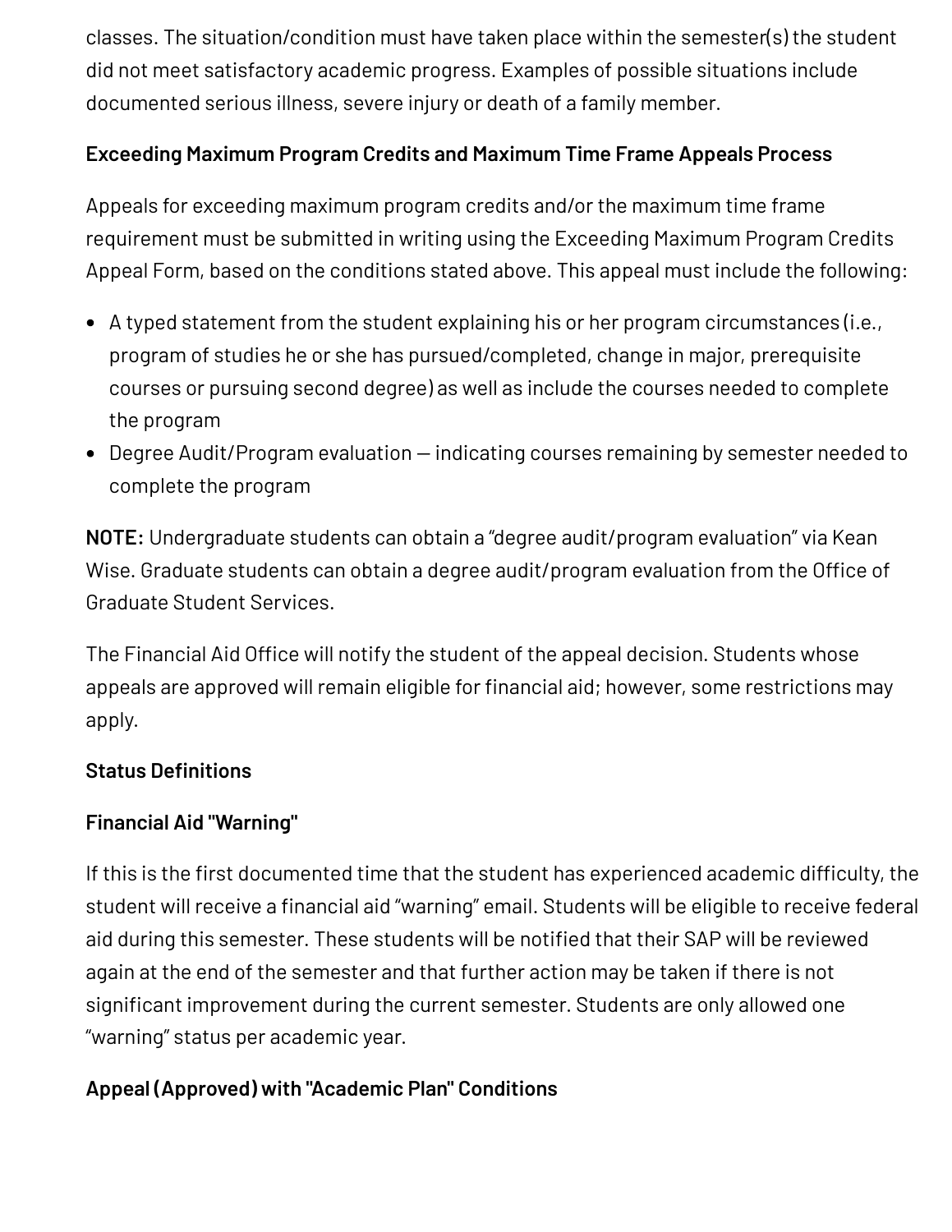Appeals can also be approved if the SAP Committee determines that the student has agreed to follow an academic plan that, if followed, will ensure that the student can meet the University's Satisfactory Academic Progress guidelines.

If an appeal is approved with an academic plan, the student will receive aid on a conditional basis on a per-semester basis. The student will be required to agree to the terms of the Academic Plan for every semester enrolled until reaching a satisfactory status. Students who fail to meet the conditions outlined in their individual academic plan(s) during their conditional semester(s) will not be able to submit a subsequent appeal and will be ineligible for additional federal and state aid.

#### **Appeal "Denied"**

The "denied" decision is usually rendered when the SAP Committee has deemed that it is "mathematically" impossible for the student to meet the quantitative/qualitative component(s) in a reasonable amount of time, the student failed to follow his or her "academic plan," or the student's appeal is undocumented. The student is ineligible to receive federal and state funding in subsequent semesters and the student must seek alternative means to pay his or her bill.

#### **Regaining Eligibility**

A student who has lost eligibility to participate in federal student aid programs for reasons of academic progress can regain that eligibility by enrolling at Kean using alternative means of payment and demonstrating that he or she is capable of completing a semester without any failures, incompletes or withdrawals and showing the ability to complete degree requirements in a timely fashion. The mere passage of time will not ordinarily restore eligibility to a student who has lost eligibility for failure to make satisfactory academic progress.

Students who have been academically dismissed from the University but who are subsequently given permission to re-enroll are not automatically eligible to continue to participate in federal and state aid programs. Admissions/academic decisions are independent of funding decisions.

### Financial Aid & [Scholarship](https://www.kean.edu/offices/financial-aid) Services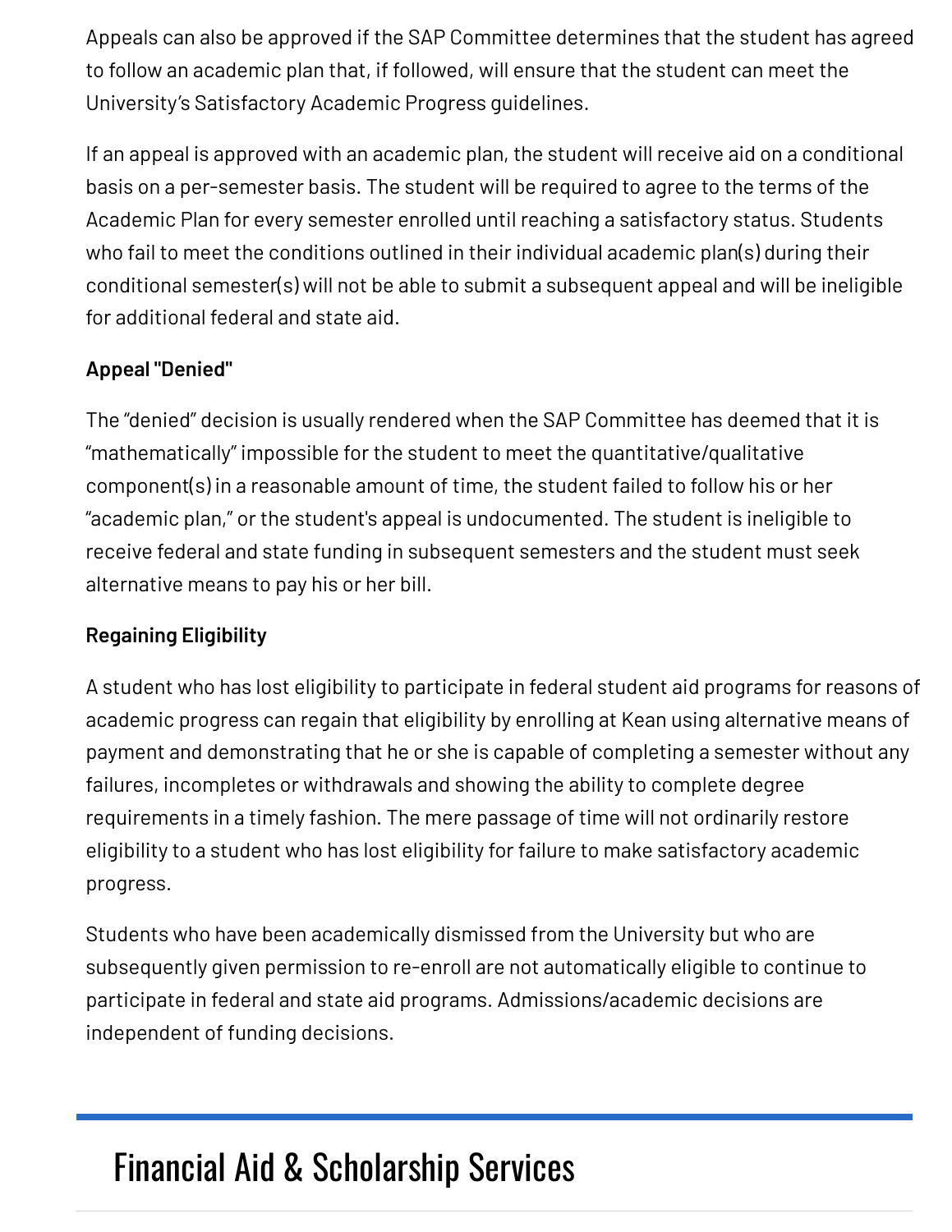**[Scholarship](https://www.kean.edu/offices/financial-aid/scholarship-services) Services**

**Net Price [Calculator](https://www.kean.edu/offices/financial-aid/financial-aid-estimators)**

**[Disbursements](https://www.kean.edu/offices/financial-aid/disbursements-and-adjustments) and Adjustments**

**[Financial](https://www.kean.edu/offices/financial-aid/financial-aid-calendar) Aid Calendar**

**[Financial](https://www.kean.edu/offices/financial-aid/financial-aid-events) Aid Events**

**[Forms](https://www.kean.edu/offices/financial-aid/financial-aid-forms)**

**[Frequently](https://www.kean.edu/offices/financial-aid/frequently-asked-questions-aid) Asked Questions**

**[Graduate](https://www.kean.edu/offices/financial-aid/graduate-students) Students**

**HEERF (Higher Education [Emergency](https://www.kean.edu/offices/financial-aid/heerf-higher-education-emergency-relief-fund) Relief Fund)**

**Kean Tuition [Promise](https://www.kean.edu/offices/financial-aid/kean-tuition-promise)**

**NJ State [Scholarships](https://www.kean.edu/offices/financial-aid/nj-state-scholarships)**

**[Office](https://www.kean.edu/offices/financial-aid/financial-aid-office-hours) Hours**

**[Staff](https://www.kean.edu/financial-aid-staff)**

**Third Week [Attendance](https://www.kean.edu/offices/financial-aid/third-week-attendance-policy) Policy**

**[Unemployment](https://www.kean.edu/offices/financial-aid/unemployment-tuition-waiver) Tuition Waiver**

**[Verification](https://www.kean.edu/offices/financial-aid/verification)**

**[Withdrawal](https://www.kean.edu/offices/financial-aid/withdrawal-classes) From Classes**

**Cost of [Attendance](https://www.kean.edu/offices/financial-aid/cost-attendance)**

**Consumer [Information](https://www.kean.edu/offices/financial-aid/consumer-information)**